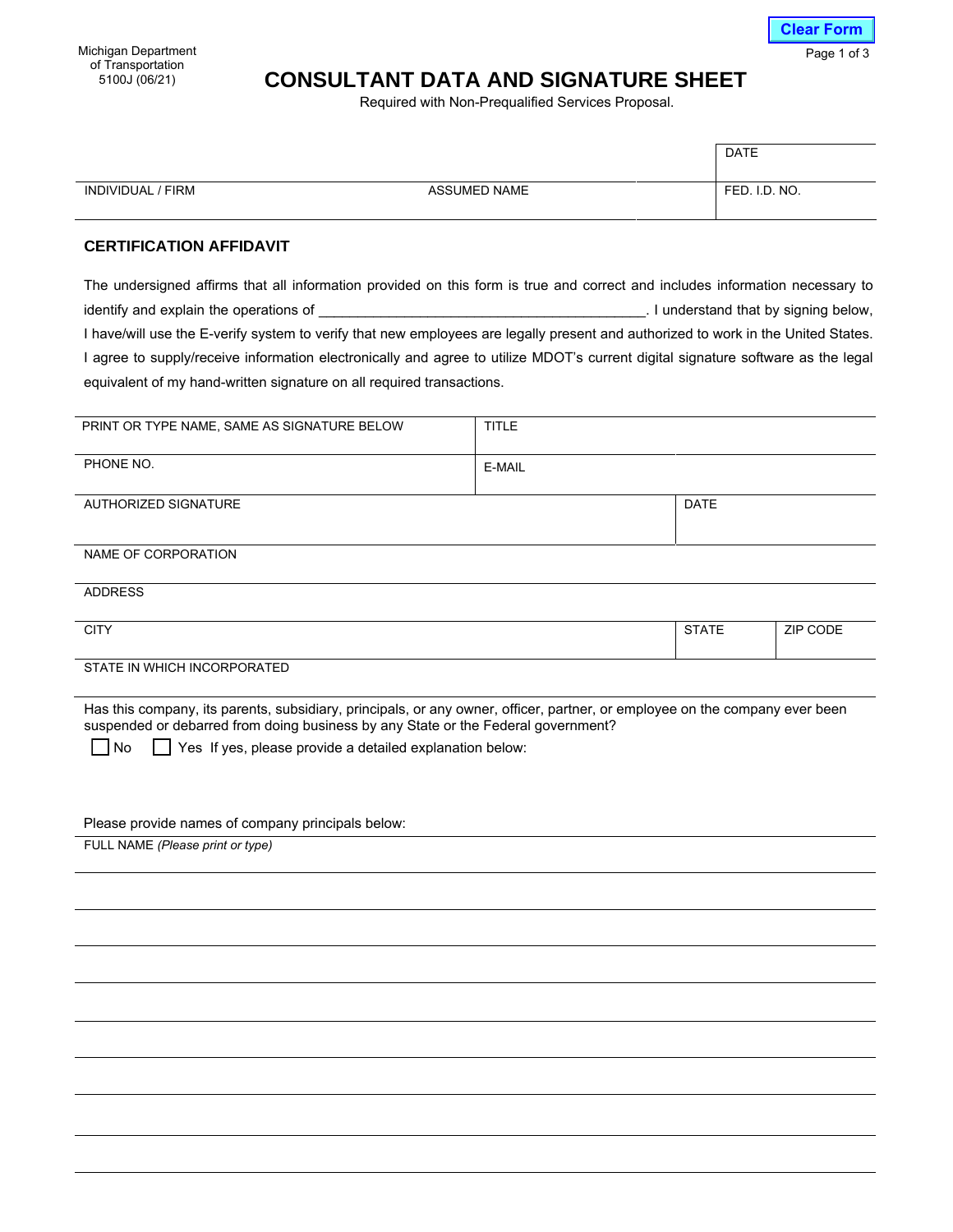## MDOT 5100J (06/21) **PERSONS AUTHORIZED TO EXECUTE CONTRACTS**

All partners must sign contracts, unless a power of attorney modifying this is supplied. In case of a corporation, only those signatures listed below will be accepted. The following persons are duly authorized to sign contracts and related documents on behalf of behalf of \_\_\_\_\_\_\_\_\_\_\_\_\_\_\_\_\_\_\_\_\_\_\_\_\_\_\_\_\_\_\_\_\_\_\_\_\_\_\_\_\_\_\_\_\_\_\_\_\_\_\_\_\_\_\_\_\_\_\_\_\_\_\_\_\_\_\_\_\_\_\_\_\_\_\_\_\_\_\_\_\_\_\_\_\_\_\_\_\_\_\_\_\_\_.

**NOTE:** Beginning January 1, 2018, MDOT will execute all consultant contracts digitally. All persons authorized to execute contracts must be assigned an MDOT digital certificate. Please visit<www.Michigan.gov/MDOT-eSign>for more information and to apply for a MDOT digital signature user account.

| NAME (Print or type - same as<br>corresponding signature) | <b>AUTHORIZED SIGNATURE</b> | <b>DATE</b> |
|-----------------------------------------------------------|-----------------------------|-------------|
|                                                           |                             |             |
|                                                           |                             |             |
|                                                           |                             |             |
|                                                           |                             |             |
|                                                           |                             |             |
|                                                           |                             |             |
|                                                           |                             |             |
|                                                           |                             |             |
|                                                           |                             |             |
|                                                           |                             |             |